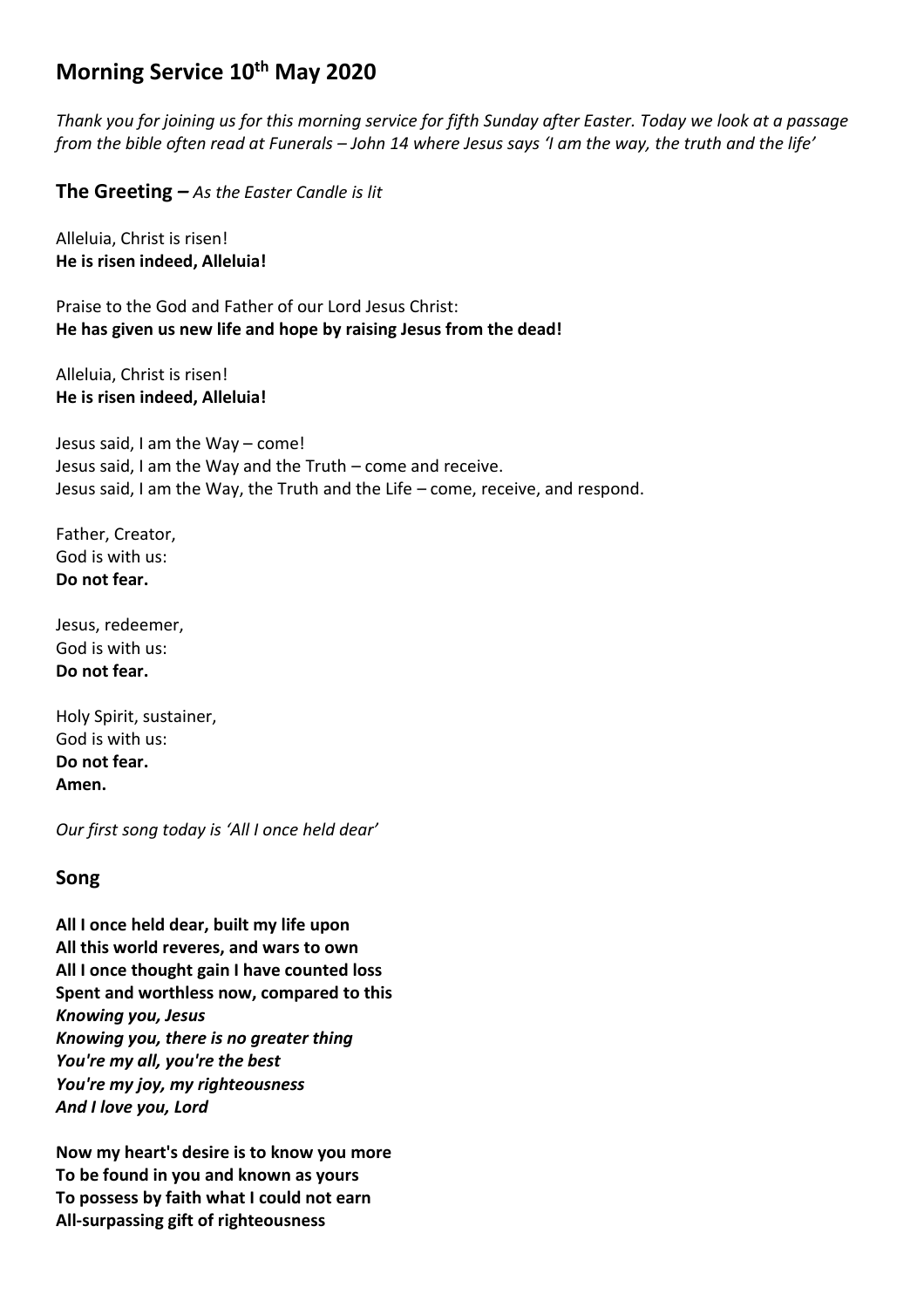**Oh, to know the power of your risen life And to know You in Your sufferings To become like you in your death, my Lord So with you to live and never die** *Knowing you, Jesus Knowing you, there is no greater thing You're my all, you're the best You're my joy, my righteousness And I love you, Lord*

# **Opening Prayer**

**Dear Lord, as we gather in your name, listen to us and bring us peace; be our rock and our refuge, that we may be made strong; let your face shine upon us, that we may show your love. Amen.**

# **Prayer of penitence**

**Forgive us, loving Lord, that we have strayed from your way. Forgive us for the times our lives have not been shaped by your truth. Forgive us for denying your life in us and in others, by the way we have lived. In the name of Jesus, the way, the truth and the life, we pray. Amen.**

May God who loved the world so much that He sent His Son to be our Saviour forgive us our sins and make us holy to serve Him in this world, through Jesus Christ our Lord. **Amen.**

# **Prayer for Today**

Risen Christ, your wounds declare your love for the world and the wonder of your risen life: give us compassion and courage to risk ourselves for those we serve, to the glory of God the Father. **Amen**

# **Bible Reading** *John 14:1-14 (NIV)*

**14** Jesus said 'Do not let your hearts be troubled. You believe in God; believe also in me. **<sup>2</sup>** My Father's house has many rooms; if that were not so, would I have told you that I am going there to prepare a place for you? **<sup>3</sup>** And if I go and prepare a place for you, I will come back and take you to be with me that you also may be where I am. **<sup>4</sup>** You know the way to the place where I am going.'

**<sup>5</sup>** Thomas said to him, 'Lord, we don't know where you are going, so how can we know the way?' **6** Jesus answered, 'I am the way and the truth and the life. No one comes to the Father except through me. **<sup>7</sup>** If you really know me, you will know my Father as well. From now on, you do know him and have seen him.' **<sup>8</sup>** Philip said, 'Lord, show us the Father and that will be enough for us.'

**9** Jesus answered: 'Don't you know me, Philip, even after I have been among you such a long time? Anyone who has seen me has seen the Father. How can you say, "Show us the Father"? **<sup>10</sup>**Don't you believe that I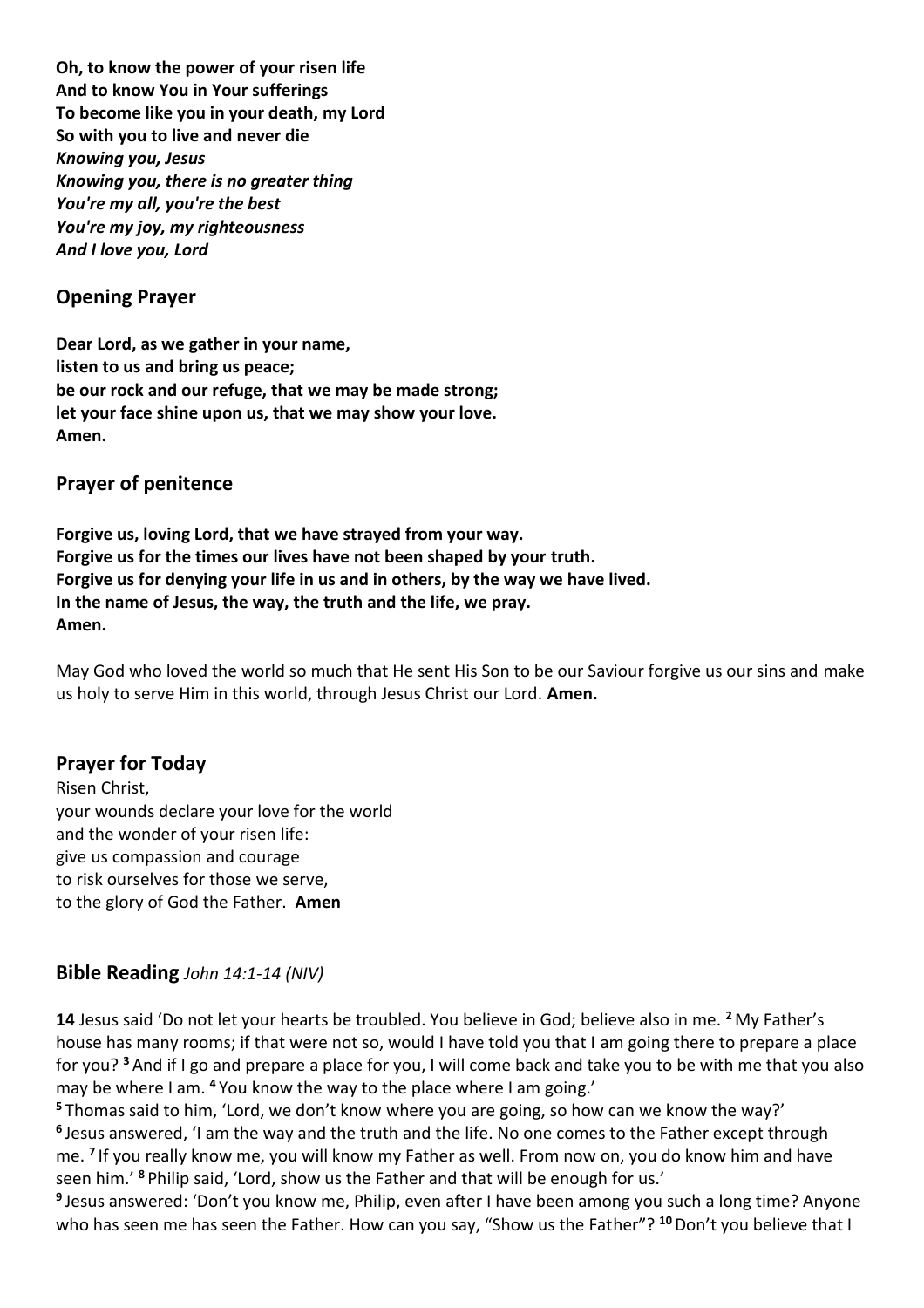am in the Father, and that the Father is in me? The words I say to you I do not speak on my own authority. Rather, it is the Father, living in me, who is doing his work. **<sup>11</sup>** Believe me when I say that I am in the Father and the Father is in me; or at least believe on the evidence of the works themselves. **<sup>12</sup>** Very truly I tell you, whoever believes in me will do the works I have been doing, and they will do even greater things than these, because I am going to the Father. **<sup>13</sup>** And I will do whatever you ask in my name, so that the Father may be glorified in the Son. **<sup>14</sup>** You may ask me for anything in my name, and I will do it.

# **Talk**

Where is God? It's a question that some listening and watching today might be asking. Most frequently I speak on this gospel reading we've just heard at funeral services, where that question is often unspoken, but there nevertheless. Why did this happen? What now?

We've now moved back from the resurrection appearances of Jesus to a time when he was preparing his friends for his departure – for his death, resurrection and ascension, for the giving of the Holy Spirit to them. We find ourselves in John's gospel, where things are often not as they seem. Words which seem obvious cannot be taken simply at face value. I wonder, when you heard that gospel reading a few moments ago, which words or phrases stood out for you? Maybe 'do not be troubled', 'in my Father's house are many rooms', or 'I am the way, the truth and the life'. Or maybe you focused on the questions/challenges made by Philip and Thomas (there he is again!). Thomas's blunt 'where are you going?' is matched by Philip's 'show us the father'. Over the last few weeks many of us have been using 'zoom' – one thing zoom can't handle very well is people speaking over each other – that's what it seems like is going on here, the disciples are so fearful of what lies ahead, their minds are so racing with all sorts of possibilities that they are speaking over Jesus instead of listening carefully to him. So I invite you to listen carefully to Jesus now. Listen to what he says – don't interrupt him!

- 1) He says to troubled hearts 'don't be troubled' immediately we want to jump in don't you know what's going on, Jesus – just like the disciples did when they were on a lake in the middle of the storm, waking Jesus up who then calmed the storm. "If there is, anywhere on earth, a lover of God who is always kept safe, I know nothing of it, for it was not shown to me. But this was shown: that in falling and rising again we are always kept in that same precious love." Julian of Norwich. Think back over the times you have know the peace of Jesus calming your heart – go back to that time and listen to him saying again – believe and trust. I know it's difficult but ask him to help you.
- 2) Hear again Jesus saying 'I go to prepare a place for you' by all means, focus on eternity, but don't just think about eternal promises. It's clear from where this bible passage comes that it is about the future, but it's also about something else. Jesus is promising to his friends his presence when he'd died, risen and ascended to his Father. His daily, continued presence. He is going to stay, rest, abide with them, just as we considered a few weeks ago as he met the two heading back home to Emmaus.
- 3) Finally, focus on the 'I am the way, the truth and the life' where do you put the emphasis? Some of us tend to put it on the "I" – the exclusive claim that Jesus is the only way to the Father – that's fine and true, but leave room for God's grace, won't you. What about emphasising the word 'am' instead? Back to the present reality of Jesus presence with us, then. How is he for us way, truth and life? He is life himself, even in the face of death. He is truth, completely and utterly, and as he says elsewhere, a truth that sets us free. He is way – a pilgrimage journey where we are presently united with God through Jesus and his Father in the power of the Spirit, and a journey which calls us to serve God as we love him and neighbour too.

This Gospel reading then, is an invitation in our troubled times to be united with Jesus here and now, not just after this life in our prepared mansions.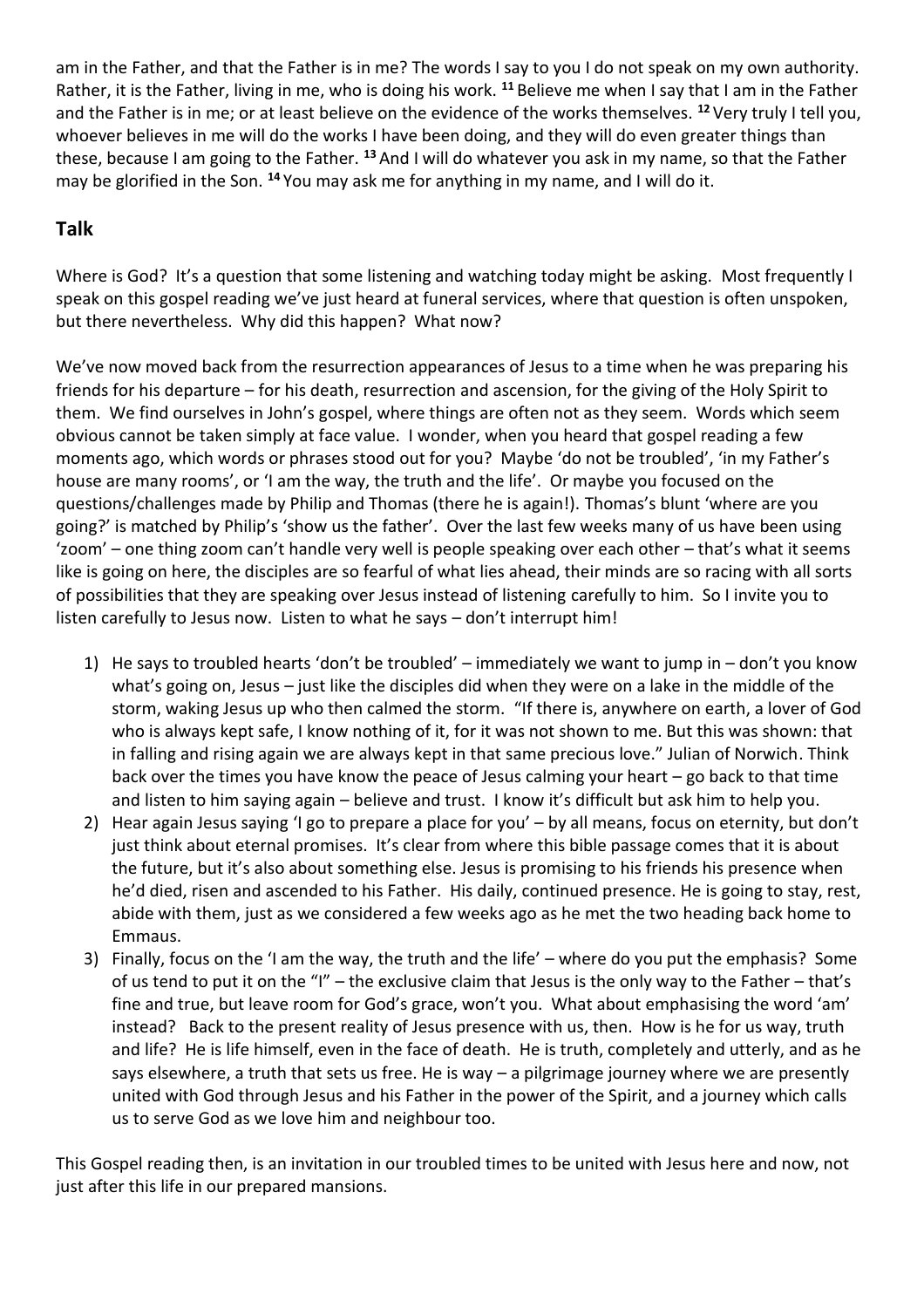Note how this passage ends - with a promise that our praying, believing and doing will be even greater now than then. In just a few week's time we will be joining in this year's 'Thy Kingdom come' worldwide prayer initiative, more needed now than ever. Have a look at the details on the notice sheet and join in with others for prayer.

Jesus, then, was preparing his friends for his return to his Father. But not as a separation from his friends, but the way through his risen life and the presence of the Holy Spirit that our relationship with God will be deeper, clearer and stronger, when we are drawn into the eternal relationship of love at the heart of the Holy Trinity, and demonstrate that love in prayer and sacrificial living. Amen.

#### *Response*

Jesus says: Peace I leave with you; my peace I give to you. Not as the world gives give I unto you. Do not let your hearts be troubled, neither let them be afraid. The peace of the Lord be always with you **And also with you.**

**The Creed** *based on 1 Cor 15:3-7*

Let us declare our faith in the resurrection of our Lord Jesus Christ

**Christ died for our sins in accordance with the Scriptures; he was buried; he was raised to life on the third day in accordance with the Scriptures; afterwards he appeared to his followers, and to all the apostles: this we have received, and this we believe. Amen.**

# **The prayers**

Lord Jesus, we pray for those who are troubled today, those worried about money, those looking for work, those who don't feel safe.

#### **May they find in you a way forward.**

We pray for those whose journey of life is testing, those who live in places of violence, those who are a long way from family, those whose health is fragile. **May they find in you a place to rest.**

We pray for those who feel unwanted, those who have left their countries, those who live on city streets, those who are neglected. **May they find in you a welcome.**

Lord Jesus, we pray for all places of need, and all people in trouble. **As we make room for them in our prayers, may we make room for them in our lives. Amen.**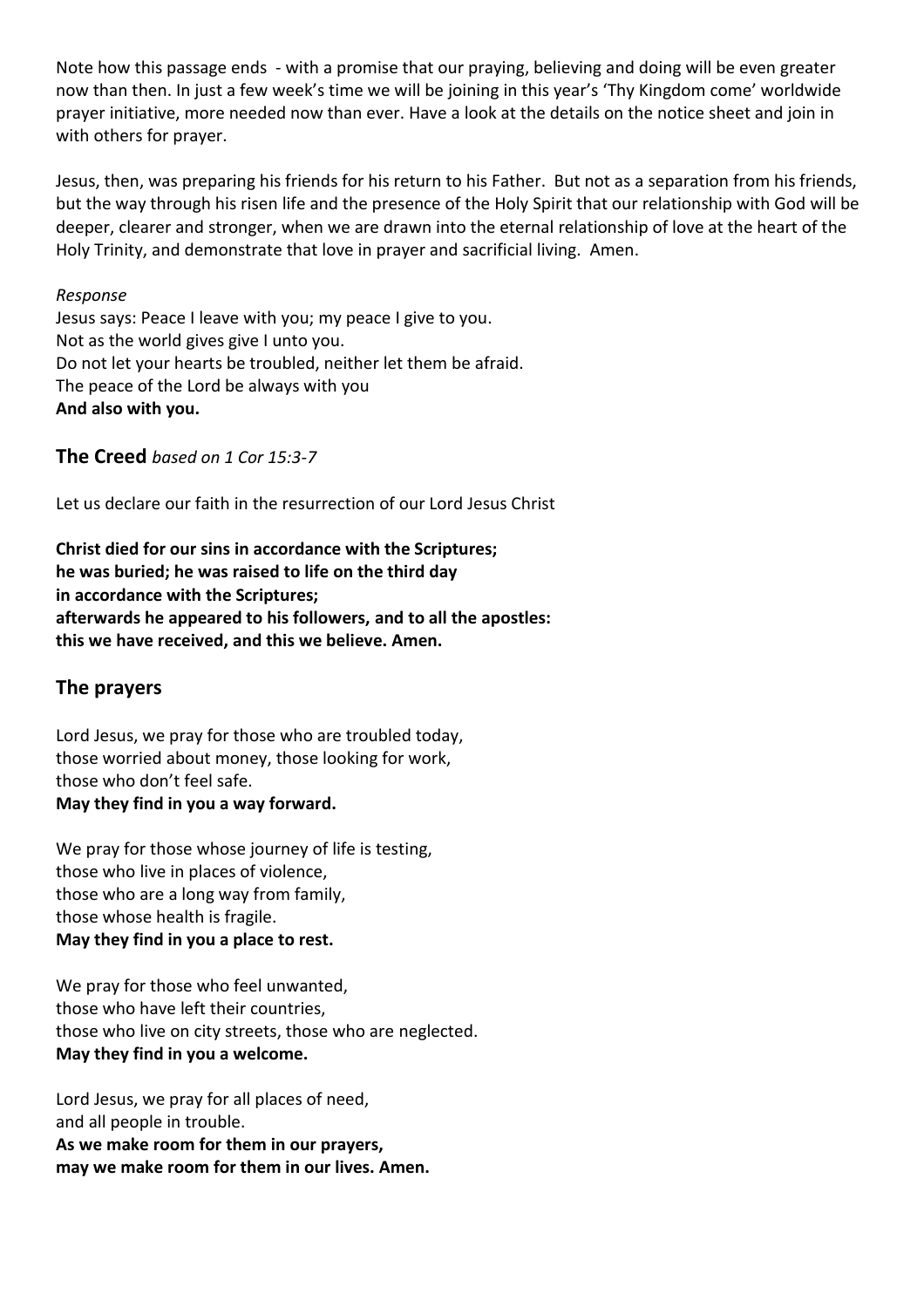*We keep a moment for our own prayers - say slowly, and out loud, Jesus' words: 'Do not let your hearts be troubled. Believe in God; believe also in me' (John 14.1) Name things that are troubling you one by one, and then say once again Jesus' words.*

*We join together as Jesus taught us to pray:*

**Our Father, who art in heaven, hallowed be thy name. Thy Kingdom come, thy will be done, on earth as it is in heaven Give us this day our daily bread. And forgive us our trespasses, as we forgive those who trespass against us. And lead us not into temptation, but deliver us from evil. For thine is the kingdom, the power and the glory. for ever and ever. Amen**

#### **Song**

**1 Love divine, all loves excelling, Joy of heav'n to earth come down: fix in us thy humble dwelling, all thy faithful mercies crown: Jesus, thou art all compassion, pure, unbounded love thou art; visit us with thy salvation, enter ev'ry trembling heart.**

**2 Breathe, O breathe thy loving Spirit into ev'ry troubled breast; let us all in thee inherit, let us find the promised rest: take away the love of sinning; Alpha and Omega be; End of faith, as its Beginning, set our hearts at liberty.**

**3 Come, Almighty to deliver, let us all thy life receive; suddenly return, and never, nevermore thy temples leave. Thee we would be always blessing, serve thee as thy hosts above, pray and praise thee without ceasing, glory in thy perfect love.**

**4 Finish, then, thy new creation; pure and spotless let us be: let us see thy great salvation perfectly restored in thee; changed from glory into glory, 'til in heav'n we take our place,**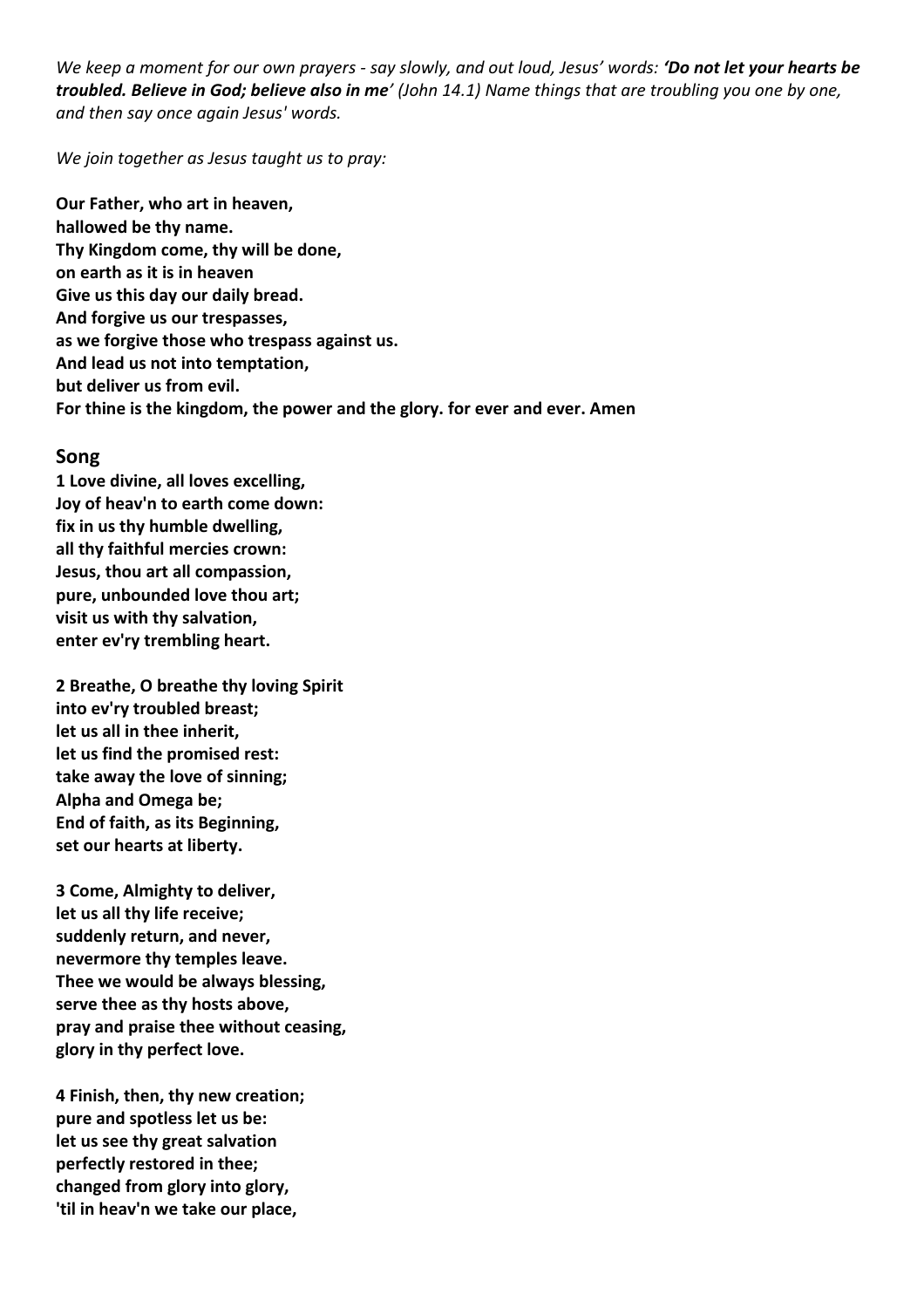**'til we cast our crowns before thee, lost in wonder, love, and praise.**

# **Closing reflective prayer**

### **Prepare for us a place**

where hearts can dwell in peace, where souls can find their rest, where bodies can heal their wounds.

**Prepare for us a place** where longings are fulfilled, where hunger is satisfied, where thirst is quenched.

#### **Prepare for us a place**

where wrongs are set right, where injustice finds an end, where hatred finds no victim.

#### **Prepare for us a place**

where lands smell of Eden, where rivers run free, where fruit grows in plenty.

### **Prepare for us**

a home, a paradise, a kingdom.

### **Prepare for us a place**

where God is: the loving Creator, the passionate Son, the life-giving Spirit, and lead us there.

### **Prepare in us a place**

where love can grow, where visions can flourish, where hope can spring.

### **Prepare in us a place**

where truth is lived, where justice matters, where good triumphs.

#### **Prepare in us a place**

a home, a paradise, a seed of the kingdom.